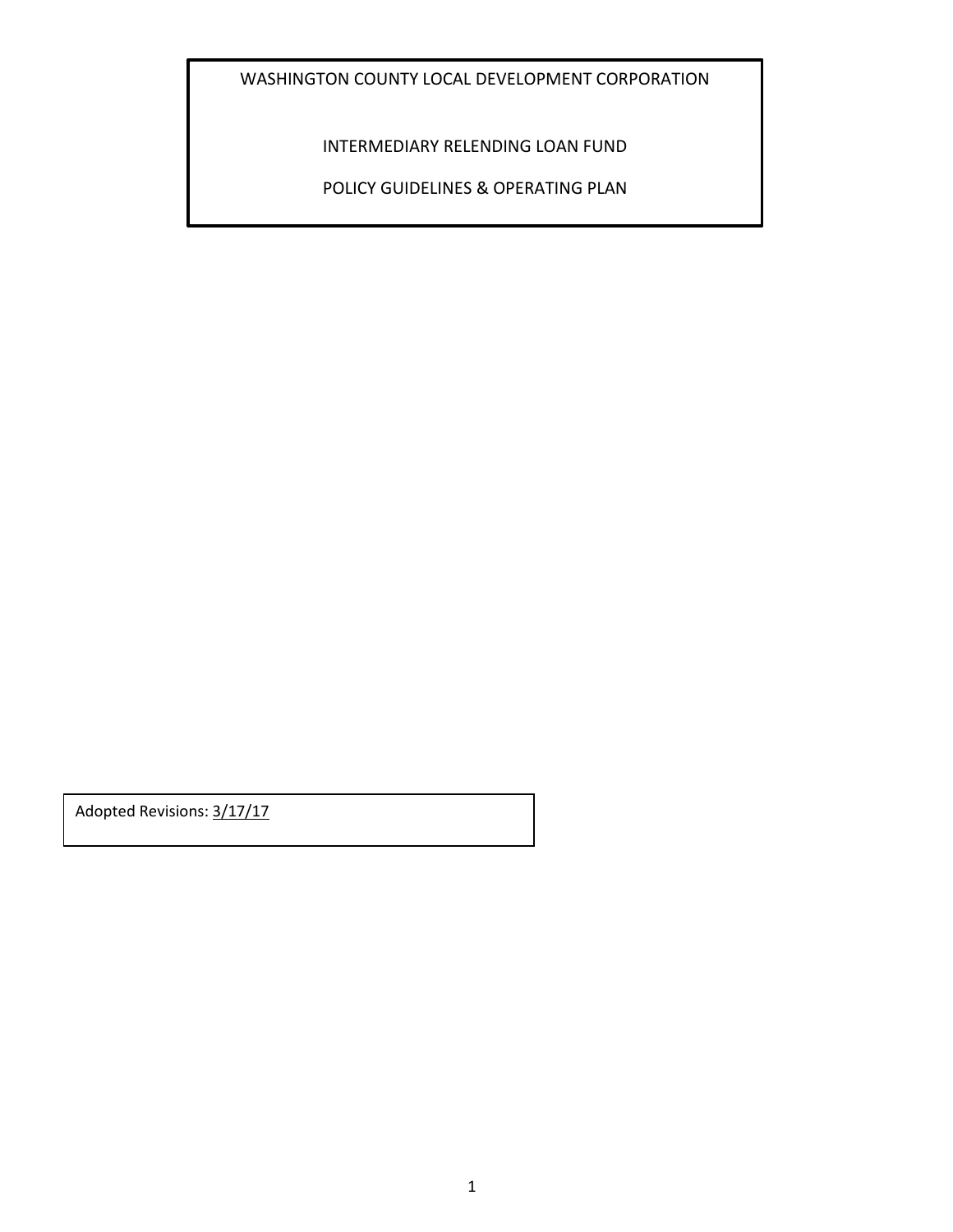# **Section I. GENERAL**

# **1.1 Policy Guidelines and Operating Plan**

The Policy Guidelines and Operating Plan (the "Plan") is adopted by the Board of Directors of the Washington County Local Development Corporation (the "LDC") and tended to serve as the primary Administrative document for the Intermediary Relending Program (the "Program"). Any changes to the Plan must also be adopted by the Board of Directors.

# **1.2 Objectives**

The primary objectives of the Program are to facilitate the expansion of business activity within the County, create employment opportunities and expand the County's industrial and commercial tax base.

# **1.3 Form of Assistance**

The Program will provide assistance only in the form of secured loans.

# **Section 2. ELIGIBILITY REQUIREMENTS**

### **2.1 Eligible Activities**

- (a) The principal business activity which will be primarily impacted by the Program financing must be located within Washington County.
- (b) The business activity to be undertaken with assistance from the Program must primarily involve at least one of the following:
	- (i) A manufacturing endeavor to be defined as manufacturing, fabrication, assembly, processing, growing, packaging or other enterprise that directly involves the production of an end product;
	- (ii) Warehousing where such activity is an integral part of a manufacturing endeavor;
	- (iii) Wholesale distribution; or
	- (iv) A service, not listed as specifically ineligible pursuant to Section 2.2 herein
- (c) The business activity to be undertaken with LDC financing must be consistent with the Federal regulations governing the Intermediary Lending Program (IRP).

# **2.2 Ineligible Activities**

The Program will not provide financing for any business activity which primarily involves agricultural production, transportation services, utilities, communications, construction trades, professional services (e.g., legal, accounting, architectural, engineering, medical, financial, insurance, real estate, etc.), purchase of over-the-road vehicles, investing, speculation, or realty ownership held primarily for sale or investment, or any activity which is illegal.

Exceptions to the above mentioned ineligible activities will be made at the discretion of the LDC Board of Directors and only in such instances where the activity will produce an extraordinary degree of public benefit and will conform to all Federal regulations governing the IRP.

# **2.3 Eligible Borrowers**

Eligible borrowers include for-profit businesses in the form of sole proprietorships, partnerships, and corporations. Loans may also be provided to individuals acting as principals of an eligible entity and who will rent or lease assets to an otherwise eligible borrower.

A borrower is eligible for EDLF financing when credit is not otherwise available on terms and conditions that would permit completion of the borrower's project. A borrower eligibility determination must be supported by either:

- (a) A Loan commitment letter from the commercial lender participating in the project showing that the necessary funds are not wholly available through said partnering entity.
- (b) A commercial lender letter declining participation.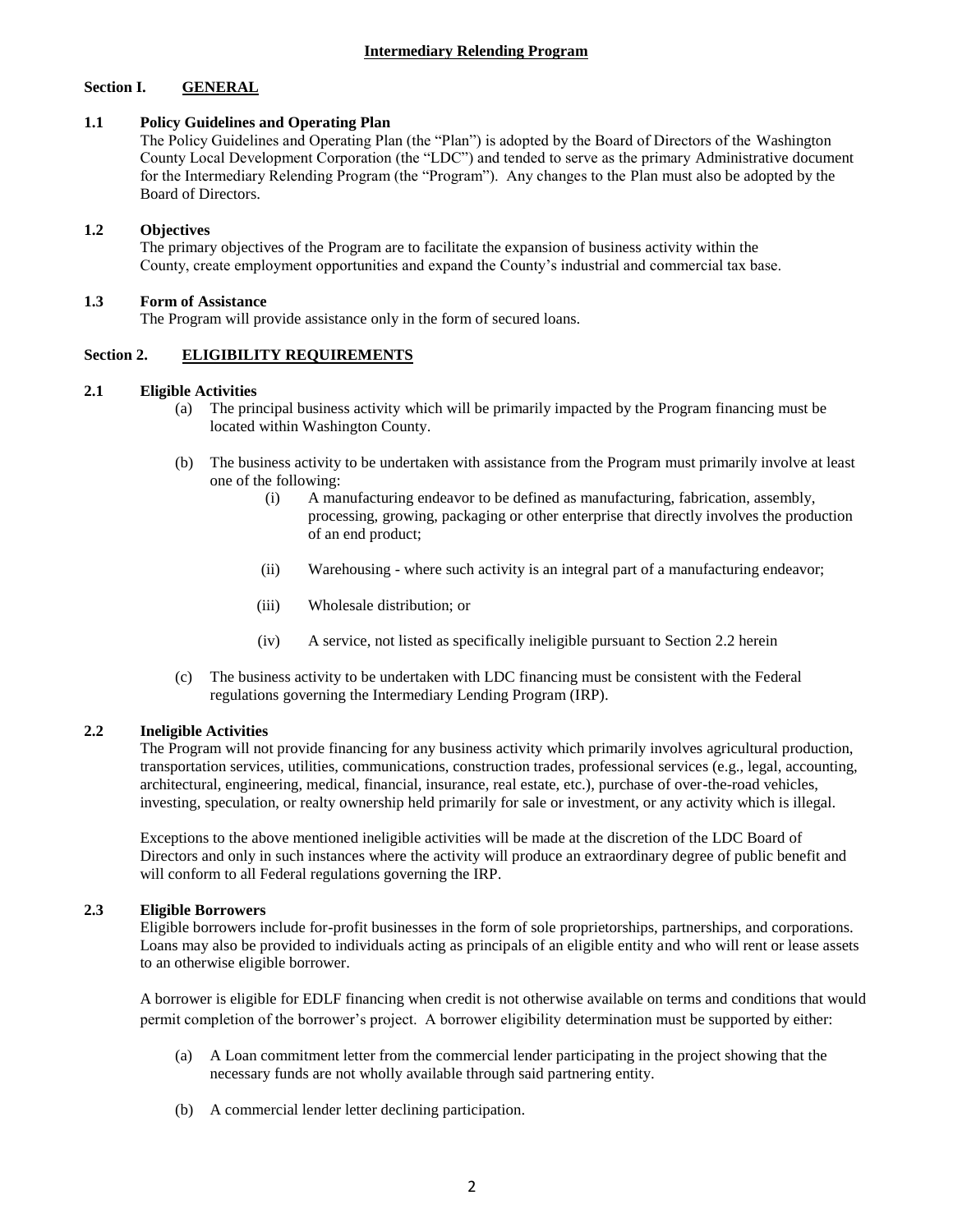# **2.4 Eligible Uses of Program Funds**

Program funds may be used for any justifiable business purpose including, but not limited to, fixed assets, current assets including inventory and receivables, and permanent working capital. The use of Program funds must also be eligible pursuant to the Federal regulations governing the IRP.

# **Section 3. PROGRAM STANDARDS**

## **3.1 Employment**

The borrower shall agree to employ at least 20% of its workforce from members of families with income below the poverty line. For the purposes of calculating employment opportunities, the following will apply:

- (a) Only permanent jobs will be counted; temporary and construction jobs will not be counted
- (b) Jobs of 35 or more hours per week will be considered as one full-time job. Part-time permanent jobs of less than 35 hours per week will be converted to full-time equivalent jobs by dividing the number of parttime hours by 40.
- (c) Seasonal jobs will be considered to be permanent jobs if the duration of the working period is long enough to classify the job as the employee's principal occupation.
- (d) Projected employment must be reasonably expected to occur as a direct result of the expanded business activity and such projection may in no instance extend beyond 36 months from the completion of the expansion.

# **3.2 Program Financing Amount**

Consistent with the Federal regulations governing the IRP, Program assistance must be no greater than the minimum amount necessary to affect the business activity. Applicants must therefore demonstrate that all other private and public sources of debt and equity have either been maximized or are inappropriate, unaffordable or otherwise unavailable. Program assistance may cover no more than 75% of the project cost per loan, and must cover no more than 50% of the project cost portfolio wide.

# **3.3 Minimum Amount of Program Assistance**

Program assistance will not be considered where the amount of such required assistance is less than \$25,000.

## **3.4 Maximum Amount of Program Assistance**

The maximum Program assistance shall be \$150,000 per loan for the initial portfolio, and \$250,000 per loan thereafter.

### **3.5 Other Requirements**

It is the responsibility of the LDC Board and staff to assume all Federal IRP requirements are met, which include, but are not limited to, environmental review, evidence of appropriate insurance, compliance with Equal Opportunity requirements, and eligibility.

# **Section 4. LENDING POLICIES**

#### **4.1 Term of Loans**

For fixed asset loans the Program loan term will generally be consistent with the life of the assets being financed, with such periods being consistent with standard commercial lending policies and in no instance exceeding fifteen (15) years. For term working capital loans, the loan term may not exceed seven (7) years. For all loans, the term will be determined by the LDC based upon such factors as the structure of other related loans, the nature of the collateralized assets and the borrower's ability to repay the loan.

#### **4.2 Interest Rate**

The interest rate charged for the use of Program funds will be determined by the LDC as follows: 75% of Wall Street Prime at the time of closing, fixed, with a floor of 5% and a ceiling of 9%. IRP loans *may* have an initial deferral of principal and interest payments for up to six (6) months. No interest will be charged or accrued during this period. After the expiration of this period, loan repayment will commence according to the terms established in the loan documentation. Under no circumstance will a variable interest rate be used.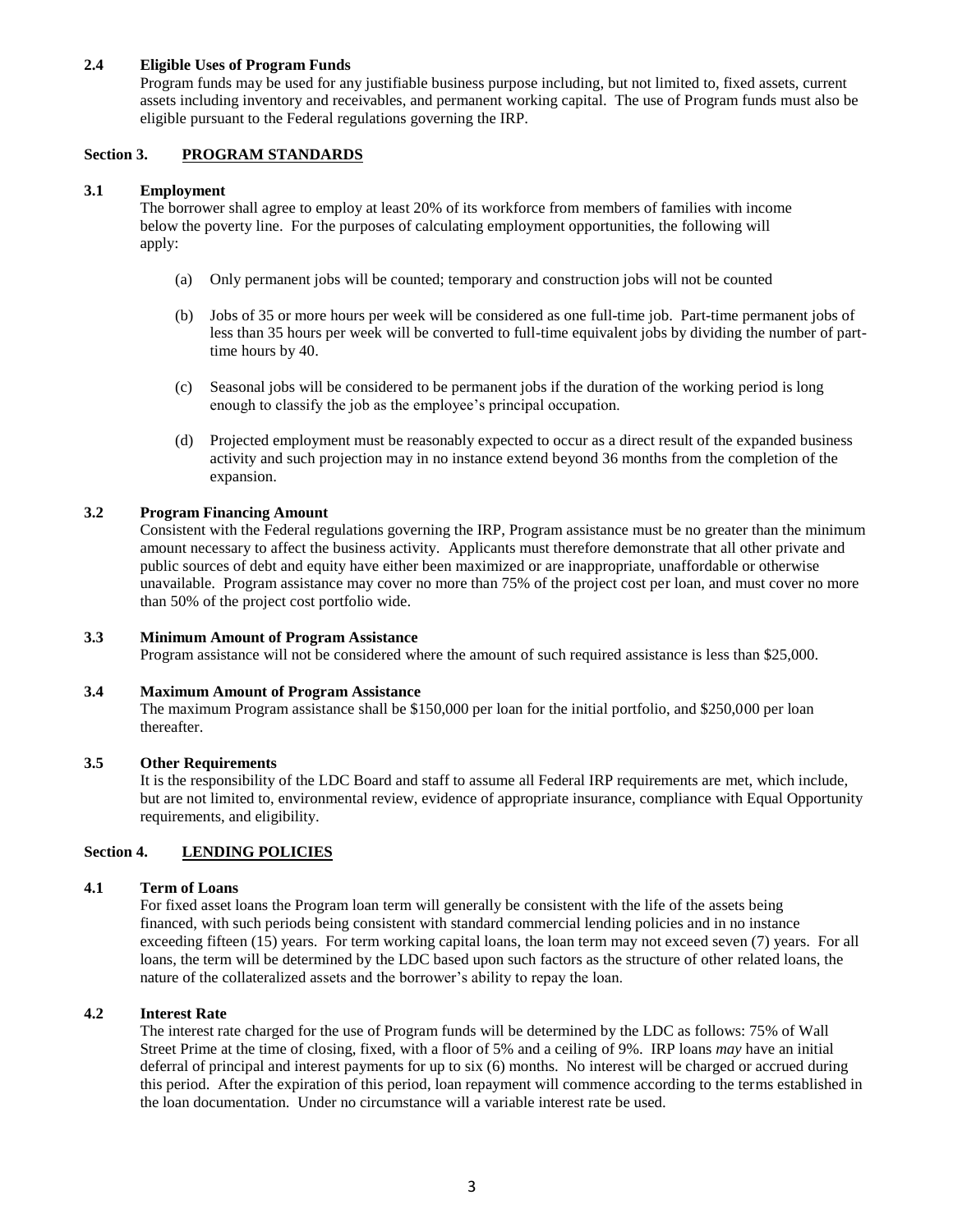# **4.3 Repayment Terms**

The LDC will determine the schedule of loan repayments on a case-by-case basis based on the applicant's projected ability to repay the loan, the projected value of the collateral and other security and the overall risk assumed by the Program. Repayment terms may involve standard forms of loan amortization, periods of accruing interest or interest only payments, extended amortization schedules with balloon payments of principal and/or such other terms as may be determined by the LDC to be appropriate.

### **4.4 Security**

The LDC will determine the required security for each loan on a case-by-case basis based on such factors as the risk of default, the nature and value of the security and the position of the Program in relation to other lenders. In determining the appropriate security, the following will apply:

- (a) The LDC will require a security interest in all assets financed with Program funds. Collateralization of additional assets of the borrower may be required at the LDC's option.
- (b) For loans to corporations the LDC shall require the personal guarantee of all owners of at least 20% of the voting stock of the company.
- (c) For loans to closely-held corporations, the LDC may require collateralization of selected personal assets of one or more of the owners.
- (d) For loans to individuals, partnerships or corporations which have affiliated interests and/or identities of ownership with other business entities, the LDC may require additional guarantees.
- (e) For loans to businesses which have a dependence upon specific individuals for their continuing viability, the LDC may require an assignment of insurance on the lives of those persons.

### **4.5 Subordination**

- (a) The LDC will generally allow a subordination of Program debt and collateral to private institutional lenders where necessary to facilitate the maximum financial participation by the private lenders.
- (b) The standing of the LDC's financing relative to other public or quasi-public lenders will be negotiated on a case-by-case basis.
- (c) The LDC will generally require subordination to Program financing of notes payable to any officer, owner or similarly affiliated party to the borrower where such subordination is appropriate and feasible.
- (d) The LDC will generally require the execution of inter-creditor agreements in instances where multiple lenders exist. The use and form of such agreements shall be the responsibility of the LDC Attorney**.**

# **Section 5. APPLICATION PROCESSING**

#### **5.1 Loan Applications**

Applications for Program financing must include all of the information required by the Application for financing (attached hereto as Appendix A) and any additional information as may be requested by the LDC**.** 

#### **5.2 Application Fee**

A non-refundable application fee of \$150 is due at the time of submission of the application for financing.

#### **5.3 Application Processing**

The processing of loan applications will be the responsibility of the LDC staff and will generally consist of the following**:**

- (a) Review of applications for completeness and procurement of appropriate additional information.
- (b) Review for Program eligibility criteria and eligibility pursuant to IRP regulations
- (c) Determine economic feasibility, perform credit analysis and assess risk.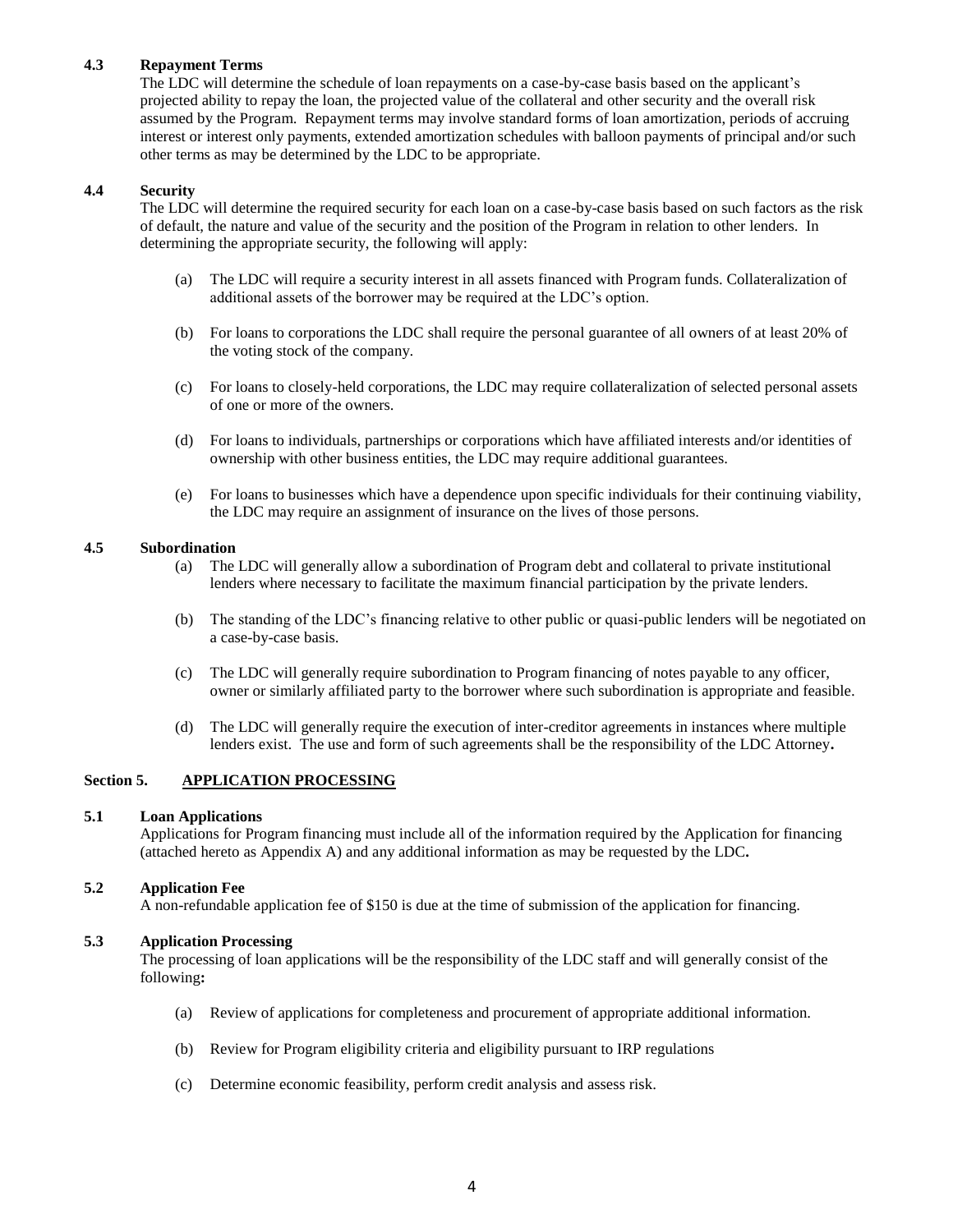- (d) If it is determined that the loan application will be sent out for professional risk analysis, the applicant pays this fee up front and if approved, this cost will then be deducted from the 2% closing costs. This cost is forfeited if the loan application is denied based on the risk report.
- (e) Determine amount and terms of Program financing, including appropriate security.
- (f) Perform appropriateness review in conformance with USDA IRP guidelines.

## **5.4 Loan Review Committee**

The LDC Board has established a Loan Review Committee to review loan applications.

#### **5.5 Loan Approval**

The Loan Review Committee shall have the authority to approve loans up to \$150,000. The LDC Board of Directors shall have authority to approve loans in excess of \$150,000. Such authority shall include the commitment to lend Program funds, the repayment terms and the requisite security for the loan. The application of other appropriate conditions of lending and covenants of the borrower shall be the responsibility of the LDC Attorney with input from the LDC staff and the Loan Committee.

# **5.6 Loan Disapproval**

- (a) Loan applications may be disapproved by the LDC's President or Executive Director based on a lack of funding, lack of application completeness or a failure to meet the eligibility criteria pursuant to Sections 5.3 of this Plan respectively. In such instances the applicant will be notified in writing of the reason(s) for disapproval.
- (b) Loan applications may be disapproved at the direction of the Loan Review Committee if the Committee determines that Program financing is clearly inappropriate based on the reviews conducted in accordance with Sections 5.3 of this Management Plan. In such instances the applicant will be notified in writing of the reason(s) for disapproval.
- (c) Loan applications may be disapproved by the Loan Review Committee or the LDC Board of Directors for any reason(s) which represent a reasonable determination that the approval of the Program application would not meet the objectives of the Program and/or would not represent an appropriate or prudent use of Program funds. In such instances the applicant will be notified in writing of the reason(s) for disapproval.

# **Section 6. POST-APPROVAL PROCESS**

#### **6.1 Commitment Letter**

Within ten calendar days from the date of the LDC Board's or Loan Review Committee's approval of a Program loan, a commitment letter shall be sent to the applicant. The commitment will include, at a minimum, the following information:

- (a) The amount of the loan approved, applicable interest rate, term of the loan, terms of repayment and the expiration date of the commitment.
- (b) The required use of the loan funds.
- (c) The LDC's requirements for collateral and additional security including any guarantees, pledges of assets, assignment of life insurance, etc.
- (d) Summary information regarding employment requirements.
- (e) Any other conditions of lending.
- (f) A listing and explanation of any fees to be charged and other closing costs which will be the responsibility of the borrower.
- (g) A listing of those conditions and requirements of the borrower which must be fulfilled precedent to a loan closing.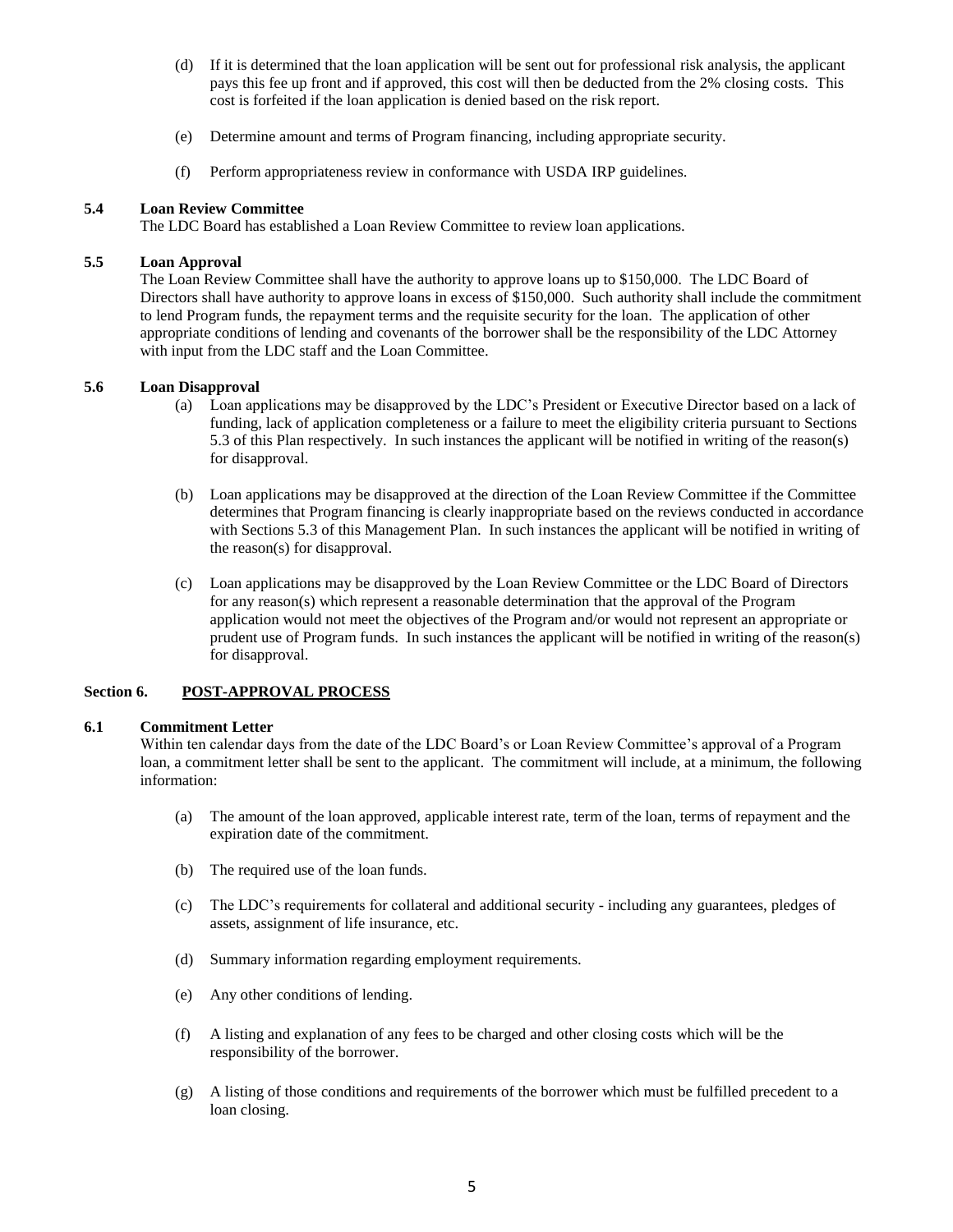(h) Any other information that could reasonably be expected to influence the borrower's decision to accept the terms of the loan commitment.

# **6.2 Commitment Fees**

To secure the availability of Program funds and to partially defray the cost of loan application processing, the borrower shall be required to pay a commitment fee equal to two percent (2%) of the approved Program loan amount. One percent (1%) of the fee shall be paid to the LDC concurrent with the borrower's acceptance of the terms and conditions of the Lender's Memorandum and one percent (1%) shall be paid at the time of closing.

#### **6.3 Loan Closings**

The LDC Attorney shall have the responsibility to prepare and/or require the preparation of all appropriate closing documents. The LDC Attorney shall determine the appropriate closing documents to be executed based upon the terms and conditions of the loan approval and standard commercial lending policies. Such documents shall generally include the following:

- (a) A loan agreement that includes a description of the loan terms and security, appropriate representations and warranties, the conditions of lending, affirmative and negative covenants -including compliance with applicable federal laws and regulations, requirements regarding employment creation and reporting, default provisions and any other provisions that may be appropriate.
- (b) A note or notes to evidence the indebtedness and the terms of repayment.
- (c) The appropriate documents to evidence and record mortgages, liens, guarantees and such other security as may be required by the terms of the loan.
- (d) Other appropriate documents as determined by the LDC Attorney.

### **6.4 Security**

The LDC Attorney will be responsible for perfecting all of the LDC's security interests including, where appropriate, the execution of security agreements, the filing of financing statements, the execution and filing of mortgage documents, the execution of guarantees and any other appropriate actions to adequately protect the LDC's security interests. Inter-creditor agreements should be executed where appropriate to further protect the LDC's interests and to facilitate the processing of defaults and foreclosures.

#### **6.5 Loan Disbursement**

The disbursement of loan proceeds shall be the responsibility of the LDC staff. For such disbursement, the following guidelines shall generally apply:

- (a) Subject to the borrower's compliance with the terms and conditions of the loan agreement, all documents evidencing and securing the loan, and other guidelines for disbursement as described in this Section (6.5), the LDC may disburse loan proceeds upon the borrower's presentation of vouchers and other such evidence satisfactory to the LDC that represent paid or accrued expenses of the borrower and which are eligible costs as determined by the LDC.
- (b) Where other debts or equity financing is to be used in conjunction with the Program financing, such debt or equity must, in the opinion of the LDC staff, be firmly committed for such use. Evidence of the commitment(s) must be submitted by the borrower.
- (c) Where other debt or equity financing is to be used in conjunction with the Program financing, the LDC will, at its discretion, determine an appropriate draw schedule for Program funding based on such factors as the magnitude of risk assumed by the LDC, the nature of the activities being financed, the draw schedule for the other financing, and applicable federal regulations for the use of IRP funds. The manner and terms of the disbursement of the Program financing shall be prescribed by LDC staff.

## **Section 7. LOAN MANAGEMENT**

# **7.1 Delinquencies**

The LDC staff will contact the borrower within 14 days of any delinquency of payment to inform the borrower of the delinquency and to determine if there is a need to procure additional information or to provide technical